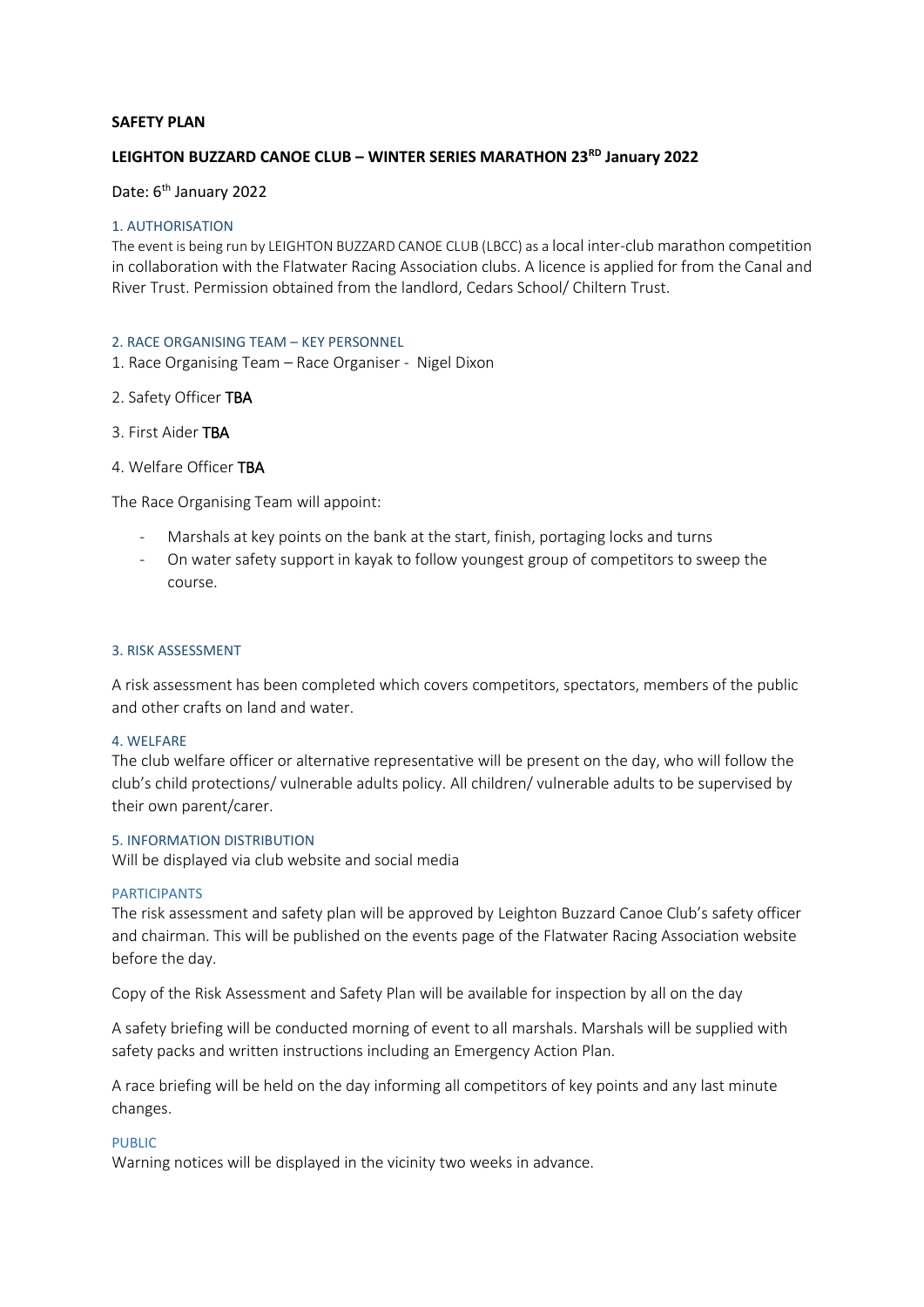Marshals will alert public during the event.

### 6. RACE ENTRIES

Race details are published on the Flatwater Racing Association website as well as Leighton Buzzard Canoe Club website. Participants are registered onto a computer spreadsheet.

Participants are required to show evidence of on-water membership of British Canoeing whether endorsed through their club or personal. Participants racing as part of a club are required to appoint a team leader.

## 7. VEHICLE AND TRAILER ACCESS ROUTES

There is a designated parking area at the rear of school/ club which is suitable for cars, and trailers. There is a barrier which will be opened prior to and after the event. Signs will be placed with parking marshals to indicate where to park.

#### 8. BOAT STORAGE ARRANGEMENTS

There is ample of space on the school field outside the club house and gate to water for boat storage. Boats/ equipment will be the responsibility of their owners.

#### 9. BOAT CHECKING

Boats must have sufficient buoyancy to remain afloat and support the crew in the event of a capsize, and this must be provided by fixed flotation material or sealed bulkheads. Paddlers and Team leaders will be reminded of this in the pre-race information. Checks will be made before boats leave the field.

### 10. LAUNCHING AND LANDING PROVISION

This is a small walk across the school field to access the landing stage. To access the landing stage there is a towpath prior to a slope and steps, competitors are reminded to take care of members of the public who may be passing on the towpath.

This will be covered during the race briefing.

## 11. CIRCULATION PATTERNS TO BE FOLLOWED AT ALL TIMES DURING THE PERIOD OF RACING AND WARM-UP, WARM-DOWN

The race course will be published in the pre-race information as well as on the day with a map and during the briefing. All turns will be anticlockwise. There will be portages on the left and right, footwear is advised. All competitors are reminded to stay river right.

## 12. WHEN AND WHERE PADDLERS / TEAMS CAN PRACTICE, WARM UP AND COOL DOWN ON THE WATER Confirmation of warm up/ cool down location will be confirmed at briefing.

#### 13. BUOYS

Turn buoys will be put into place prior to the start of the race and collected at the end of the race by the marshall supervising the turn.

This will be covered during the race briefing

### 14. ANY SPECIAL POINTS OF DANGER ON OR NEAR THE COURSE

The portages will be marshalled but footwear is advisable. There is a narrow bridge round a bend which will be marshalled.

This will be covered during the race briefing

15. MARSHALLING INSTRUCTIONS AND CONTROL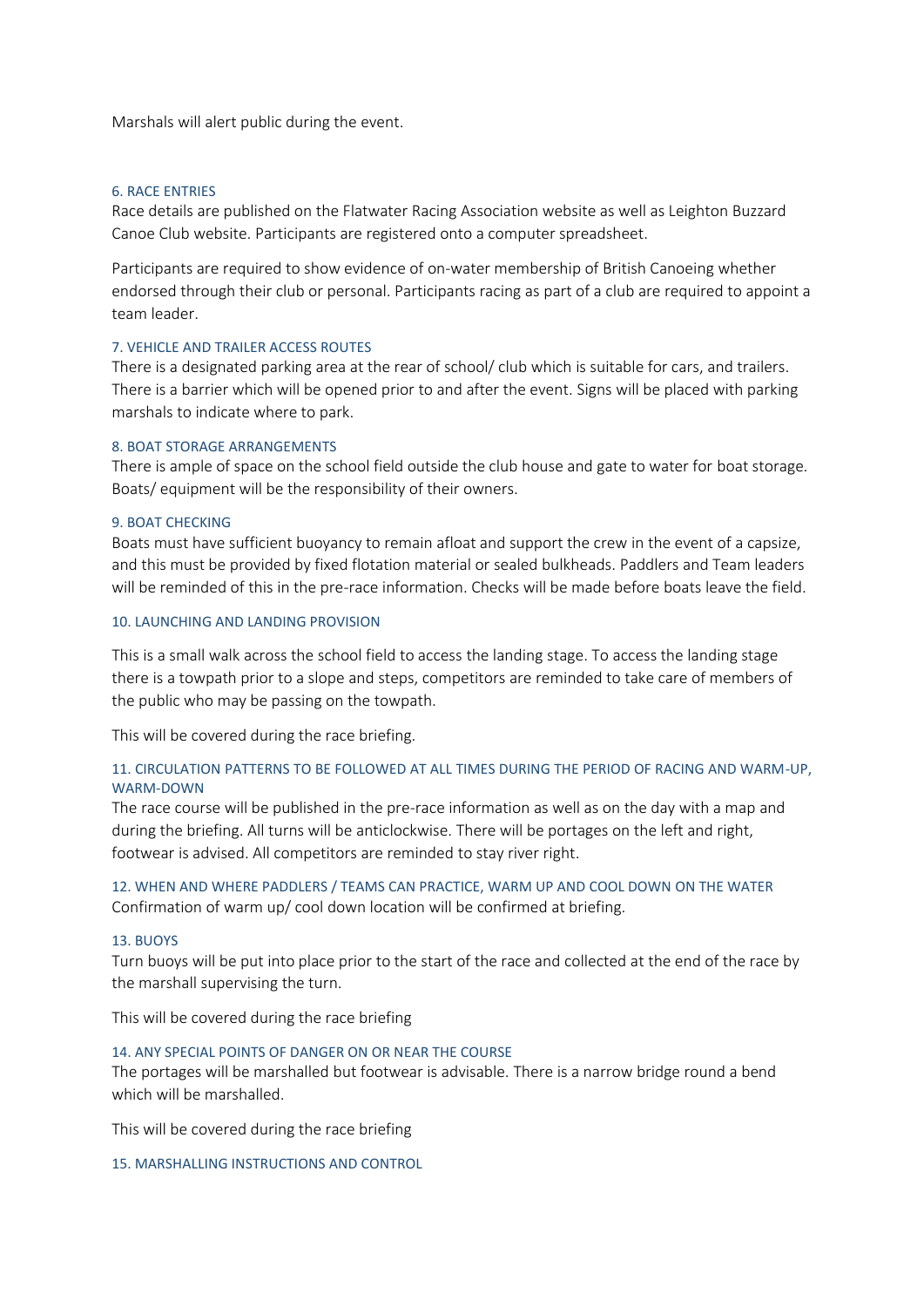There will be pre-start marshalls with signs calling up competitors from each class, controlling competitors up to the start. There will be marshalls stationed accordingly along the course, start/finish, turns, portages and blind spots. There will be a whatsapp group set up for all marshalls and race organiser to allow them to keep in contact and have key numbers.

This will be covered during the race briefing

#### 16. SAFETY BOAT TYPE, NUMBERS AND LOCATIONS

There will be one safety boat and one marshall cycling, following the youngest paddlers around the short course.

As part of the standard race rules, all competitors must stop to help another competitor who is in distress.

#### 17. SAFETY EQUIPMENT REQUIRED FOR THE COMPETITION

Marshalls situated on the bank where appropriate will be supplied with throw lines. On-water support sweeping younger paddlers will use suitable crafts and buoyancy aids if in the need to be able to support younger paddlers.

#### 18. FIRST AID POSITIONS

First aid kits will be situated within the club house, at the start/finish line and within Marshall packs. The main first aid point will be within LBCC clubhouse where a nominated first aider will be available. Casualties requiring further attention should attend one of the local Accident and Emergency Departments listed below.

### 19. MEDICAL SUPPORT ARRANGEMENTS

If medical support is required we will call 999

### 20. SUMMONING HELP

Minor injuries will be dealt with by one of the designated first aiders who will be based/contactable within the LBCC club house. For any injuries requiring further medical attention will be advised to attend a local Accident and Emergency which are: Luton and Dunstable University Hospital (LU4 0DZ), Stoke Mandeville (HP21 8AL) or Milton Keynes Hospital (MK6 5LD). Marshalls will have mobile phones which can be used to dial 999 in the event Emergency medical assistance is required. Marshalls will also inform the race organiser at the earliest opportunity. Any competitor withdrawing from the race must notify Marshalls and Race Organiser immediately.

## 21. CANCELLING OR SUSPENSION OF THE COMPETITION

The Events Team will inspect the course in the event of adverse weather or course deemed unsafe, they will discuss and the race organiser will make final decision on whether the race to be modified or cancelled.

If the race is cancelled, this information will be distributed as soon as possible to all Team Leaders and published on the Flatwater Racing Association website and social media pages.

In the event of the race being cancelled whilst in progress, communication from the race organiser to all marshals will occur via the group Whatsapp. The race organiser will provide further instructions directly to the marshals who will act accordingly.

### 22. EMERGENCY ACTION PLAN WITH DETAILS OF IMMEDIATE ACTIONS TO BE TAKEN

The race organiser will be first point of call for any accident or emergency and will have key numbers and act accordingly to the situation.

#### 23. INCIDENT REPORTING